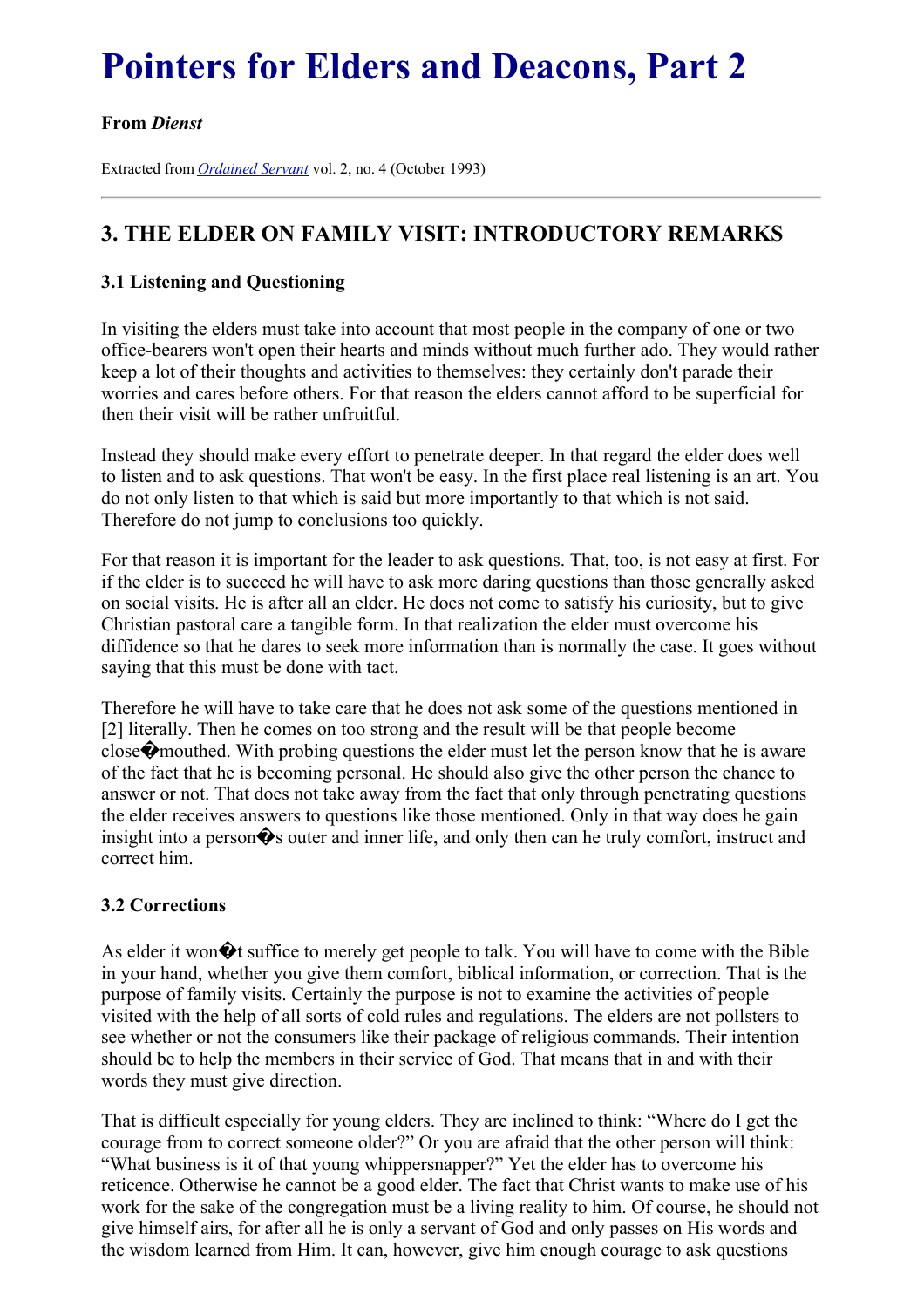which he otherwise would not. In that way he can be helpful to the people in the service of God in this day and age.

### **3.3 Two Kinds of Visits**

The elder is installed as an office  $\bigcirc$  bearer of the whole congregation. For practical reasons and in most cases, only a part of the congregation is assigned to him. For that reason he cannot get away from taking complete care of that section. This the elders commonly do through two kinds of visits.

- There is the official family visit brought by two office  $\bigcirc$  bearers. This happens once a year and applies to all members of the congregation.
- There are also the unscheduled visits which are mostly brought by one office bearer. There is often a particular reason for these visits and they are paid to those who need them most.

# **4. THE OFFICIAL FAMILY VISIT**

### **4.1 Direction and Length**

In view of its official character this is customarily done by two office-bearers. That arrangement has a great deal going for it, for two hear more than one. They can also support and complement each other in the discussions. Naturally one of them, preferably the district elder, leads. The leader opens the discussion. He should also give the discussion proper direction and it is up to him to ask probing questions. The elder who leads should bring the discussion to a conclusion. His fellow office�bearer can close the visit with prayer.

It is difficult to estimate how much time must be set aside for a visit. Often two visits can be brought in one evening. Sometimes half an evening won't do. It is probably best not to keep a set rule but to consider each visit individually.

# **4.2 Opening and Closing**

It is abundantly clear that each visit is closed with prayer. If possible the prayer should refer to the discussion which took place. If problems come to light they should be presented to God. In any case a blessing should be asked over the visit which has been brought and help should be sought in the fulfilling of daily tasks.

The question of how to begin a visit is more difficult. There are those who argue: "Don't begin with prayer and Bible reading for that way the start is far too artificial." That can indeed be so. However, it can appear equally appropriate, if the visiting elder without much further ado, comes to the point. Hence, there is nothing wrong in starting with prayer and Bible reading (in that order). Of course, such a way of starting a conversation should not be considered an iron clad law. It can happen that as an elder you find yourself in the middle of a substantial discussion even before the question of prayer and reading has arisen.

In such cases the elder who leads should not interrupt the discussion in order to open the family visit officially. Such behavior would be utter foolishness. In general it seems fitting to start with prayer and reading. In the first place the visiting elders are then forced to end the small  $\bigcirc$  talk, no matter how interesting, and to go on to a more meaningful discussion. Such a start is also meaningful for the church members who are visited, for it reveals the true character of the visit. By praying and reading the leader indicates: "We have not come here as acquaintances nor for the conviviality, but as elders to speak together in the presence of God about His service in our time." The two opening elements should be so directed. In the prayer God is asked for strength and wisdom, and that He, through His Spirit, will lead the discussion so that it may be open and edifying. The Bible passage should be a sort of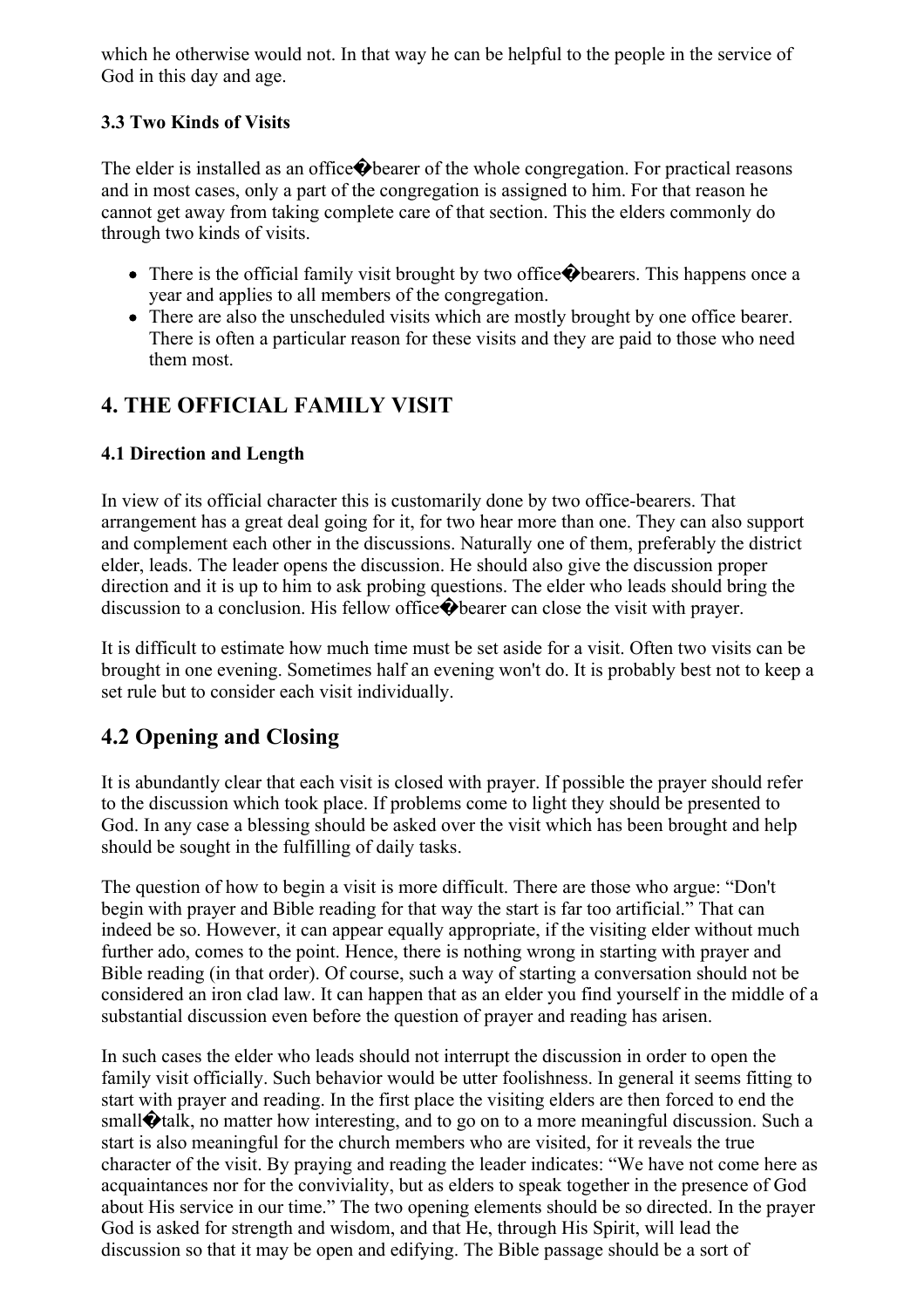introduction to the subject about to be discussed. It is difficult to say what passages are suitable for the opening of a house visit, because the subject to be discussed can be almost anything. Seeing that the purpose of home visits is to listen to others and if necessary to correct them, such passages should be short (about three to four verses in length). Starting from the passage one can change over to the first subject for the evening. This should be done in a few sentences (no sermon, please). That way you are forced to talk about a certain subject, and that in itself is another advantage of starting with prayer and Bible reading.

### **4.3 Subject Material**

Two things are necessary with regard to the subject material. First of all, the visiting elders should decide with which subject the visit should be opened. It should not depend on the introductory chat, for in that way it could be difficult to go into depth. Besides, the passage to be read is dependent on the first subject to be discussed. Of course, it goes without saying that these remarks no longer count when an important subject presents itself prior to praying and reading. For the rest it holds that you do not begin a visit without a plan. It is further necessary for the visiting elders to keep two subjects which they could or should discuss in the back of their minds. If they leave the progress of the visit to chance the conversation may shipwreck and deteriorate into superficial chatter. Then, after 10 or 20 minutes it can happen that the visiting elders frantically rack their brains for another subject, particularly if the host/ hostess is tight $\bigcirc$ lipped. Those kinds of failures can be prevented if proper preparation is made beforehand. Whether or not you broach these subjects depends on their importance and the progress of the conversation.

At any rate the leader should make every effort to talk for the most part about meaningful subjects. That means that subjects which in particular concern the (un)Christian thinking and acting of the member visited are discussed and not general Christian matters. While listening and questioning it will become clear to you at what point you come with words of comfort, instruction or correction.

The question of which subjects should be discussed on a certain visit can be answered in two ways.

- First of all the visiting elder determines them with the help of the information he has about the member concerned. With one it could be about church attendance, with another about being single and alone, with yet another about the stress experienced in the work place, etc. The danger inherent in that approach is, however, that certain subjects which are important to everyone, never come up for discussion. That is why it is advisable to use a different method occasionally.
- The elders can decide to discuss at all visits a theme which has been dealt with beforehand at a consistory meeting. At the same time a number of Bible passages suitable for opening a visit, and the way these can be used to open a discussion, can be pointed out.

### **4.4 The "Finishing Touch"**

As elder you cannot afford to stop the discussion thoughtlessly and leave it for what it is. Each house visit ought to be carefully rounded off. That means various activities:

- In the first place the leading elder should summarize matters at the end of the visit for clarity  $\hat{\mathbf{\Theta}}$ s sake. For example, the subjects discussed and the promises made by one or other party should be reviewed.
- It is to be recommended that after the visit the elders briefly review the conversation to ascertain whether or not mistakes were made and why, whether or not something was left undone and if so, whether or not to pursue the matter. If agreements have been reached or promises made, the elders should see to it that they keep their part of it.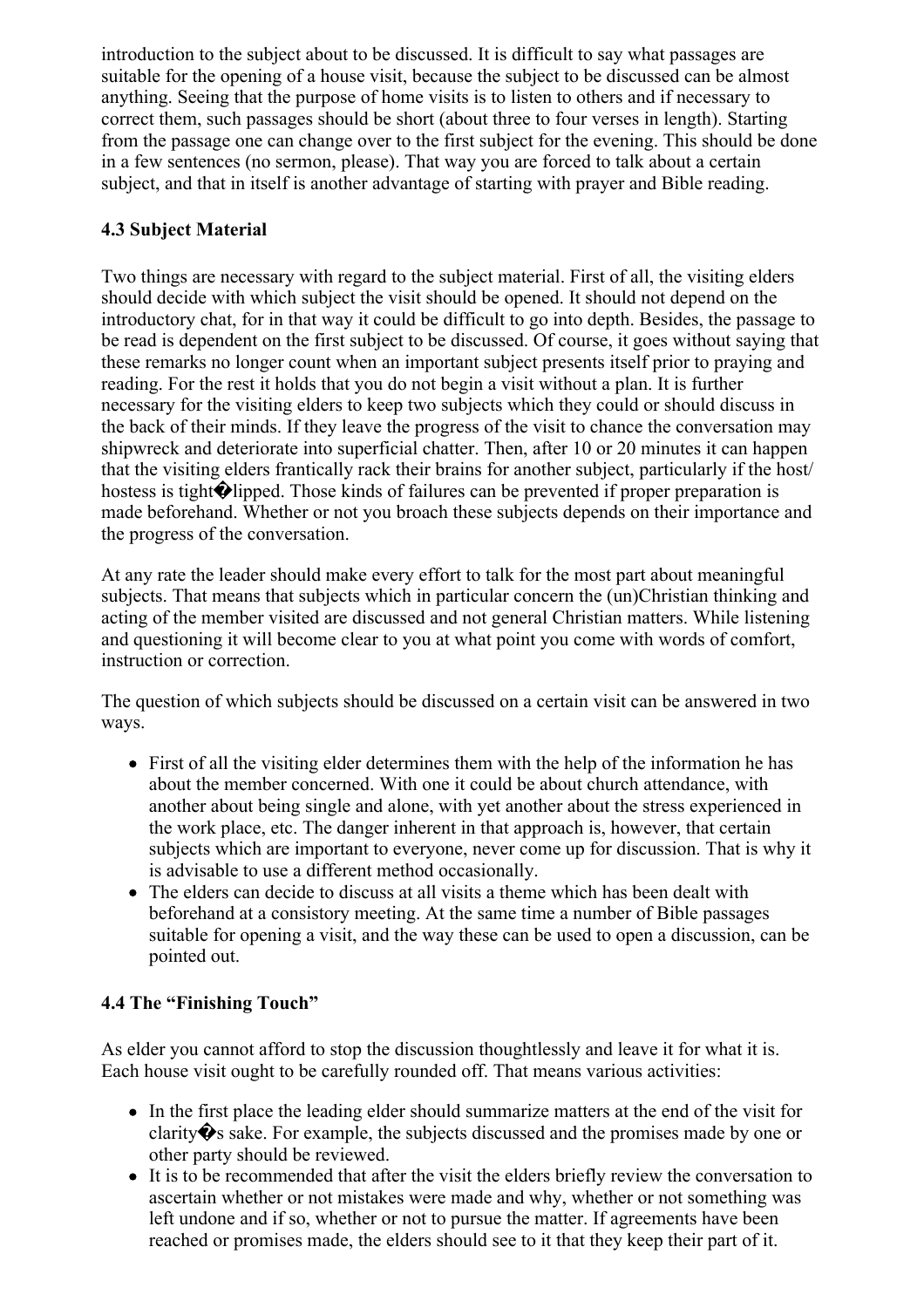- Not only in connection with the above, but also for other reasons the district elder should make notes of the visit for himself. He should in the first place write down the date of the visit, further what was read and what in particular came to the fore during the visit. In that way the elder can easily refer back to it on subsequent visits and some continuity in visits is established. It goes without saying that when the elder retires he will destroy such notes.
- Finally the home visits must be reported to the consistory. Because the visits are confidential the elders should be reticent in the giving out of information. They only have to relate what the consistory ought to know (for instance that the person visited left a good impression or why they gave rise to doubt) and information with which the consistory has to deal (complaints which could not be settled, suggestions made concerning local church life, etc.).

# **5. UNSCHEDULED VISITS**

### **5.1 Significance**

It is the task of the elder to involve himself with every member in his district. Not only with the people in a certain category (e.g., those in danger of falling away), but with all the members entrusted to him. If he is to do justice to that concept he will have to visit more than just once a year.

Because of his limited time he will have to make a choice. In particular he will have to visit those who experience difficulties, however, that does not mean that he should forget the others. Through personal association with his people he forges the bond of trust with them. It should not be his fault (through noninvolvement), when church members come to nought. As a matter of fact the official family visit would be far more open and run more smoothly, if the relationship between the member visited and the elders is one of trust.

### **5.2 Method**

During unscheduled visits certain points dealt with on the official visit could be followed up. A certain incident or something else could be an occasion for the elder to drop in. Possibly his only motive is the time elapsed since the last official visit. (See under 4.4 for the importance of notes.) Because of the limited purpose of unscheduled visits they don $\hat{\mathbf{\diamond}}$  thave to last long. Often 30 to 45 minutes will suffice. In certain cases dropping in for a few minutes can be enough.

Sometimes, however, it may be wise to stay for the whole evening or half of it. It also may be wise for the elder to take his wife along. There are no set rules for this kind of visiting.

The purpose of the visit should be clear to the elder. That is why he should determine for himself whether he intends to follow up on a certain matter. If that is the case he should take the time to think about how he is going to do that. Furthermore, it is beneficial if the elder makes the purpose quite clear early in the visit. Otherwise people keep asking themselves for some time why the elder has really come. To prevent that he should explain quite soon why he has come (e.g., because he wants to follow up on something said at a house visit, because he has not seen the member(s) in church for some time, or because he only wants to see how things are).

In view of the character of unscheduled visits they are best brought by one elder. If a serious matter has to be discussed he can bring a fellow elder along. Also, because of the character of these visits, they are never to be opened with prayer and Bible reading. Whether or not they are to be closed that way depends totally on the situation. If, for instance, a serious matter has been discussed it is almost self evident that at the end a prayer is said. Sometimes an appropriate Bible passage will suit the occasion. In short, for the closing of unscheduled visits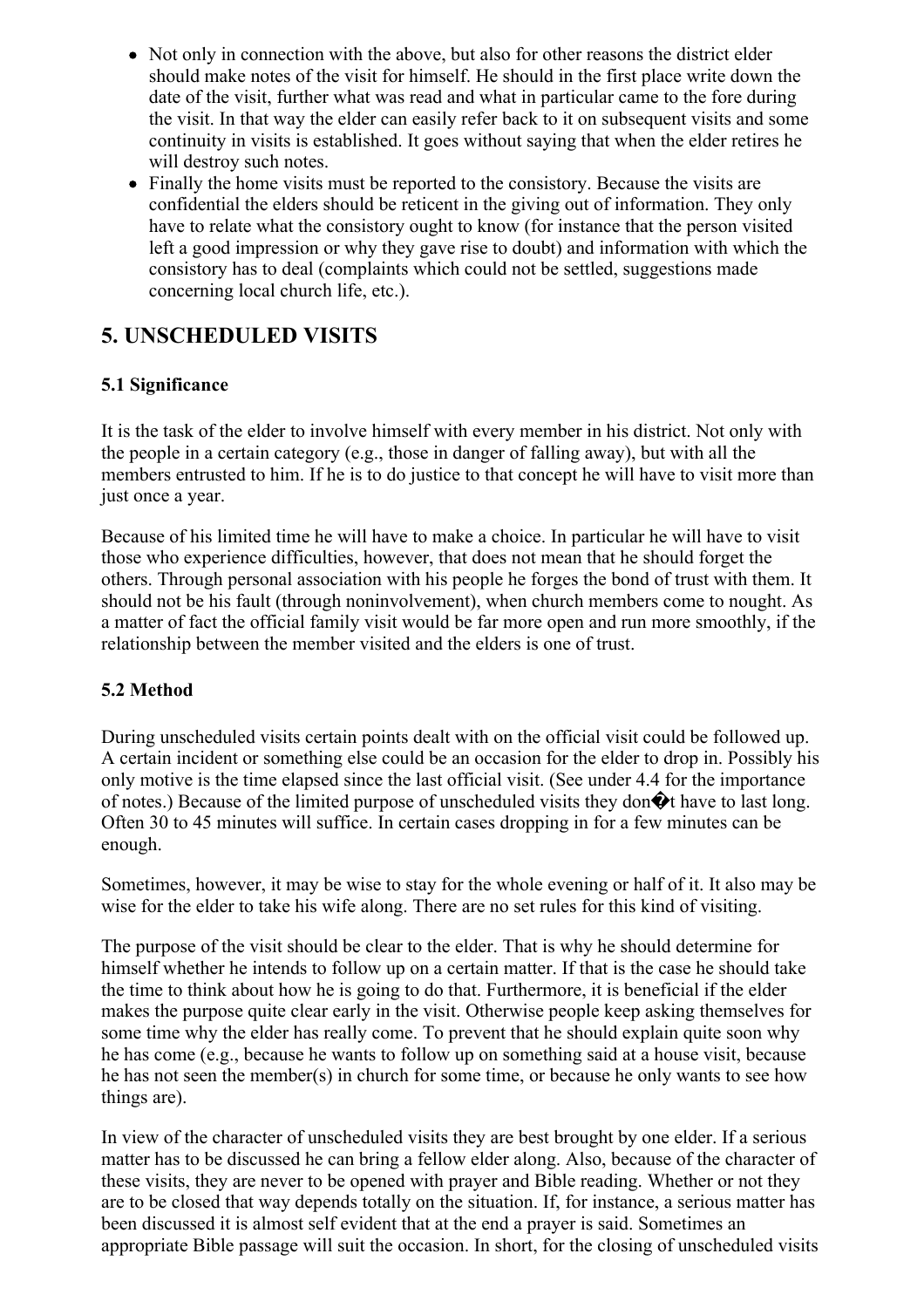there is only one general rule: one prays if the situation demands it. Often we Reformed people, office� bearers as well, are somewhat shy about praying and reading with others. We will have to overcome that. When it naturally follows from the discussion, we should not forget to listen together to God $\hat{\mathbf{\diamond}}$ s Word and to present the matter discussed to Him. It is always wise to end visits to the sick and elderly with prayer and reading.

### **5.3 The "Finishing Touch"**

Much of what is said in 4.4 about summaries, review and note taking, and reporting applies to unscheduled visits as well. As far as the reporting of such visits is concerned, I don $\hat{\mathbf{\diamond}}$ t think I am far wrong when I assume that little of that is done. To judge by what Art 73 of the C.O. says about the mutual exhortation and admonishing of elders "with regard to the execution of their office", I think it is incorrect not to report such visits. For how can one do that if one doesn't know that visits, besides the official house visits, are made. To stimulate one self and one�s colleagues it is useful for an elder to relate something about his unscheduled visits. Often just mentioning the fact that a visit has been made will be sufficient. It will have a beneficial effect on the activity of the other office  $\bigcirc$  bearers.

# **6. CLOSING REMARKS**

### **6.1 District Division**

In a very small congregation there may not be any district divisions. Each elder is involved with the whole congregation. That seems to me to be an undesirable situation, for it remains unclear both to the congregation and the elders which office  $\bigcirc$  bearer is responsible for what member. As a result the contact with various members can easily be lost.

The same objection, to be sure much less so, can be made when two elders have one district together. In that case the one so easily assumes that the other is handling the case and does nothing. All kinds of difficulties and misunderstandings may arise.

With good communication between the respective elders this objection can indeed be overcome. But how often does it not happen that you only decide the day before or at the last moment to visit someone? If that is the case you may be unable to consult with your colleague. Inefficient use of man power may be the result. In addition, a pair of elders can vary greatly in their attack and method. That in turn can make the work at one and the same address still more difficult.

Therefore, it is best if each elder has his own district. Then the office  $\bigcirc$  bearer knows precisely for which part of the congregation he is personally responsible. When a limited number of people are entrusted to him alone, it would be difficult for him to shirk his duties over against them. He can forge closer ties with them then when together with another elder he has to take care of double the number of people. Conversely, the church members know to which elder they can go with their questions and worries. Of course regular visits (house visits and certain unscheduled visits) should be made by the two of them. It seems more practical to me that there are set pairs of elders each season.

That can be done in two ways:

- The consistory can decide at the beginning of the season which elders should work together this time around.
- It can also be decided that elders of certain districts always work together. (If the system of two elders to one district still exists, the district could simply be divided between the two of them, while the two elders continue to work together.)

The advantage of both systems is that for a year at least you work together with a regular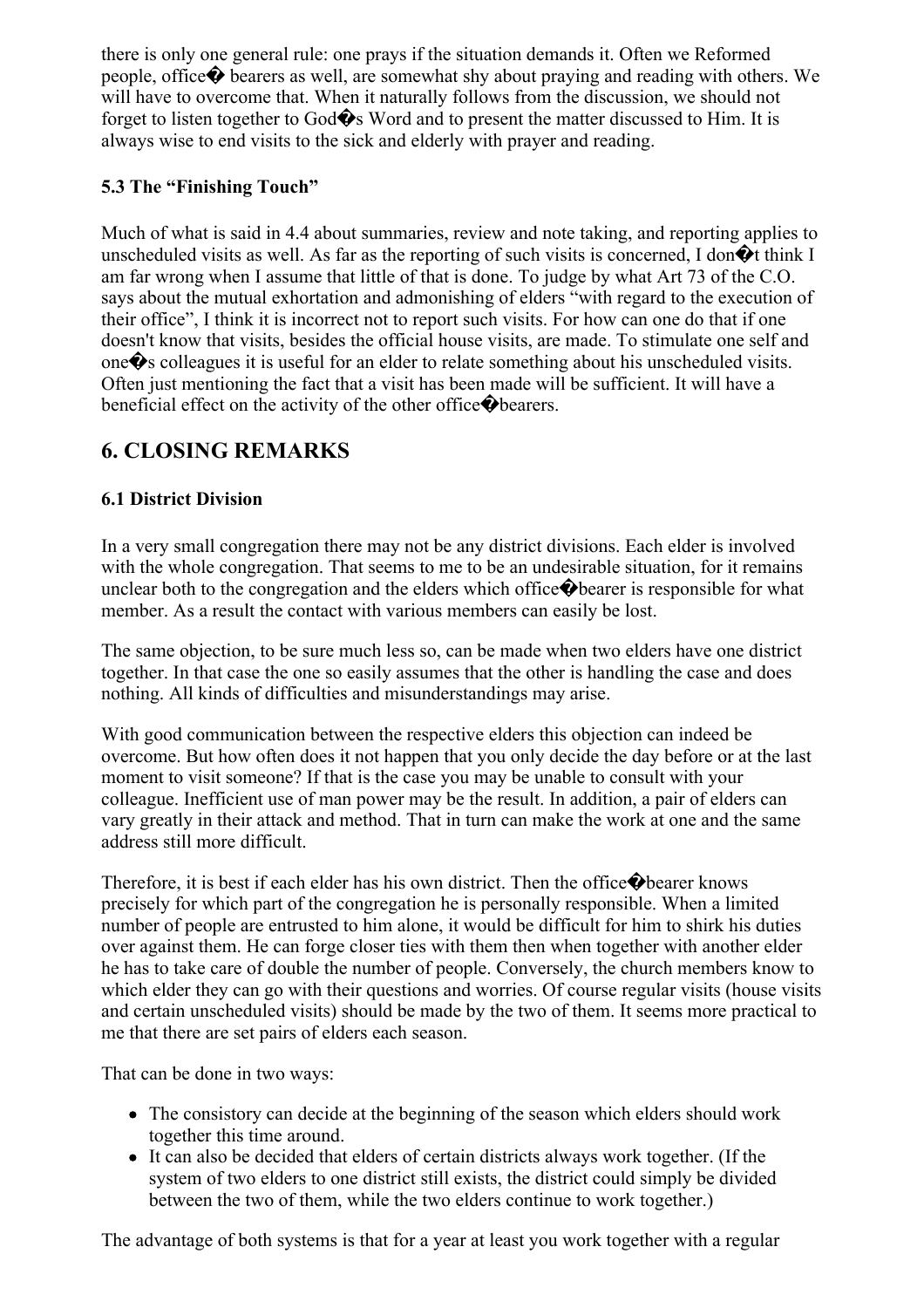partner. It is far easier to consult him, because he is also acquainted with your district. It seems advisable that a more experienced elder is paired with one who has less experience. Such an approach works better under the first than the second system.

Unless both elders retire at the same time, the second system has more advantages when the time has come for the "changing of the guard", for then the remaining elder, because of his knowledge of the district, can assist the newly�elected elder in his orientation.

#### **6.2 Transfer of the District**

When an elder retires it is not enough for him to give his successor only a list of names, addresses and birth dates. He has to transfer his district in more detail. I don $\hat{\mathbf{\diamond}}$ t mean that he should extensively inform his successor about the personality and Christian character of all the members in his district. A newly elected elder should have the opportunity to meet the members entrusted to him without any prejudices. Conversely, the church members receive a chance to begin with a clean slate.

What the new elder has to be told are the external circumstances such as family relationship, the children living outside the congregation (their church ties included), the dates of death of the marriage partner or children, church attendance; membership of study societies, occupation (or former occupation); school education, etc.

That kind of information can greatly help an elder in his orientation. Much of that he will get to know when he informally visits the members in his district. It should be a matter of fact that he does so. In doing so he gives himself, in my opinion, a head start.

### **6.3 Praying**

Up to now we have concerned ourselves for the most part with the work of the elder in the congregation. That pastoral activity, however, can only be fruitful if it is supported by his personal prayer at home. On a regular basis the elder should pray for the congregation, in particular for his own district.

He cannot only do this in general terms. He must concretely place the names and the concerns of the people in his care before God

The office�bearer should also pray for himself. He must fully realize that he is responsible for the members entrusted to him (see Heb. 13:17). I do not mention this to scare anyone but to show that it is necessary for the elder to ask God for wisdom and strength in order to execute his task well. It is also essential for him to ask God for forgiveness for wrongdoings and to ask Him to curtail the damages resulting from them.

If the elder makes his work in the congregation part of his prayer life he can do it in the correct frame of mind. If he only pays attention to the work load and its troubles and pains particularly in relation to the limited scope of his activities both in quantity and quality, it would only discourage him and bring about despair. But since he has entrusted the congregation and himself to God, he can be at peace. In the final analysis he does not have to keep the people on the right track; Christ does that. As the Head of the Church He does the actual work by His Spirit (cf. 1 Cor. 3:5�7). Even if an office-bearer fails, Christ completes His plans. Such knowledge should give an office�bearer courage, in spite of the disappointments he experiences.

Of course, others with their problems can get to him. However, with the help of prayer an office-bearer should not let himself be swept along by feelings of either uselessness or superiority. He realizes that he, as much as the others, depends on Christ $\hat{\mathbf{\diamond}}$  atoning blood.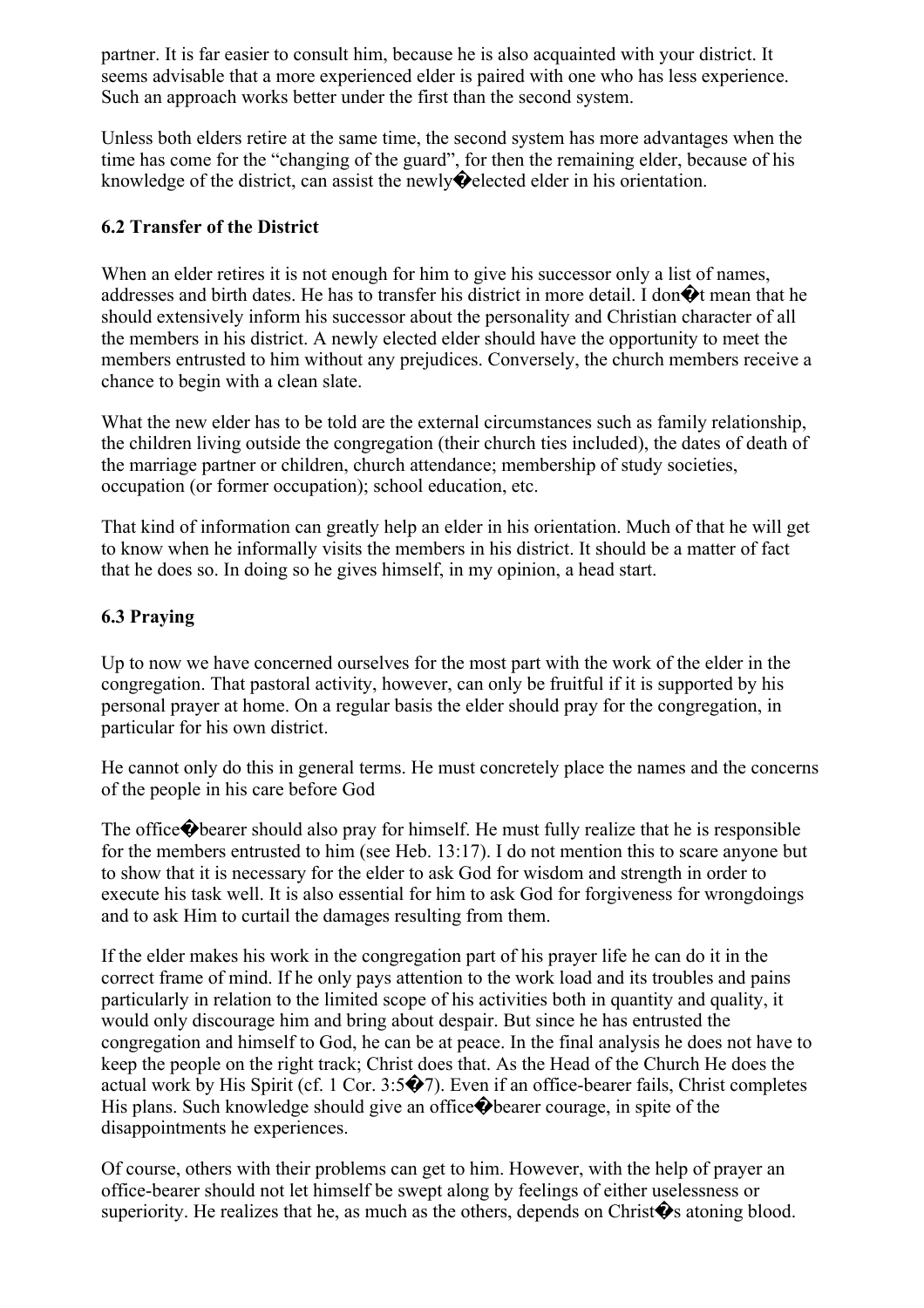# **III. SOMETHING ABOUT THE WORK OF THE DEACONS**

Many consistories have difficulty with the question, what do deacons really have to do? Many deacons are confused as well. Let $\bullet$ s face it, such confusion causes the deacon to be the odd man out. It is self $\bullet$  evident that this has dire consequences for one $\bullet$ s estimation of the office of deacon. To say nothing about how miserable a deacon must feel under such circumstances.

From all sides you hear suggestions about how to make the office of deacon more functional. Written material to remedy this is plentiful. We only have to think about the many articles on the subject in *Dienst.*

Yet in spite of the practical remarks made in them, the step from theory to practice appears to be very difficult to make.

The following is intended to narrow the gap somewhat. I have collected practical pointers from the various volumes of *Dienst* and arranged them schematically. You will not find much new material in it, but perhaps by presenting the available material in this way, the deacons may be helped.

# **1. THE TASK OF THE DEACONS IN GENERAL.**

We begin by following the form for ordination. There we find a description of the deacon's task in broad outlines. That the form speaks about the task of the congregation first and then about the task of the deacon is remarkable.

#### **1.1 The task of the congregation**

All our serving finds its origin in the love of Christ. He came into the world to serve, and even went so far as to offer himself up for  $God \diamondsuit$  enemies. He also took pity on many who were in need. In their serving the congregation must follow her Lord. That, among other things, means that the congregation should joyfully provide the deacons with sufficient means to do their work. In addition the members of the church must be good stewards over what has been entrusted to them. Briefly, everyone in the congregation should consider themselves called to serve, for in Christ $\hat{\mathbf{\bullet}}$ s congregation no one may live uncomforted under the stress of sickness, loneliness and poverty. It is precisely the suffering who ought to share in the joy of  $God \diamondsuit$ s people.

#### **1.2 The task of the deacon**

The deacon, the elder, is a gift from the ascended Christ to his congregation. It is a gift he gives in his continuing care for His flock. The task of the deacons, then, is to see to it that the service mentioned under 1.1 is continually rendered to the congregation. If he is to do that work properly he must do three things:

- Call on the families in order to ascertain the possible needs in the congregation and urge the congregation to serve;
- Collect and manage the donations and dispense them joyfully in the name of Christ to those in need;
- Comfort and encourage the church members who receive help with God $\hat{\mathbf{\diamond}}$ s Word.

In short, the deacon ought to make visible through word and deed the communion of saints, which the Holy Spirit cultivates in the congregation and which is enjoyed at the Lord $\hat{\mathbf{\diamond}}$ s Supper table. Therefore, he must be a help to those who are troubled and lonely. In his work he must be a good example of the service which Christ requires of all his members.

### **1.3 Additional remarks about the deacon and the congregation**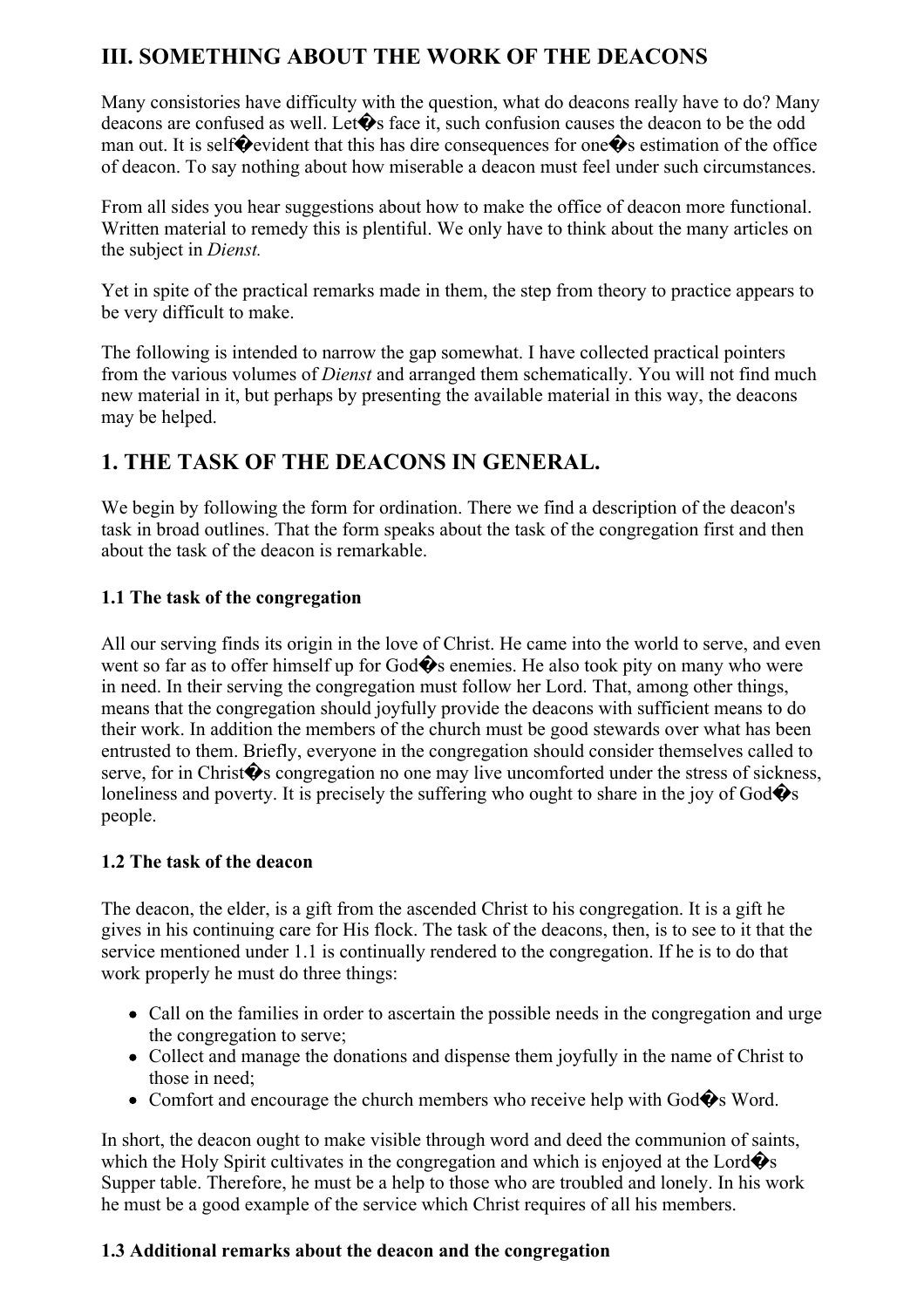### **1.3.1 The congregation**

It is certainly not the task of the deacons to serve on behalf of the congregation. It is in the first place the congregation which must serve. Its members ought to insure that assistance is rendered when someone finds himself in distress. That is a mandate which the members may not fob off on the deacons, for then they themselves would fall short in their following of Christ. That  $\hat{\mathbf{\Phi}}$ s why a deacon should never allow the congregation to push all sorts of odd jobs on him. He must resist the temptation to do everything himself. Instead he should put the congregation to work. You could say that he should make himself redundant.

### **1.3.2 The deacon**

In actuality the deacon will really never become redundant, for the service of the congregation, because of sin, will never be what it ought to be. Hence there is always enough work to do for the deacon.

- In the first place, he will have to find out where and what kind of help is needed. The fact that someone in the congregation is in need can quite easily remain hidden. That it remains hidden is often because of a lack of trust in the community on the part of the person concerned. This may be understandable in light of previous experiences. That is why a trusted person (a deacon) is needed to whom one can tell his trouble, and of whom one knows that he will do everything he can to help.
- Furthermore, the deacon should use every effort to make the congregation understand their calling and urge them to greater service. He will have to point out to them where and how they can help. In the first place he will have to point out what they can do in the local congregation as well as in the church federation. In the second place the deacon should make the members aware of (charitable) organizations which are not only beneficial to church members but to non�Christians as well.
- The deacon himself should really serve. That means that he is busy on behalf of the congregation, particularly when an emergency situation has arisen. He can also do something for someone, for an extended period, either because the congregation has failed in their calling to do so themselves, or to provide the congregation with an example to follow. The deacon will have to act on behalf of the congregation where it concerns financial support. The nature of such support is very sensitive and common knowledge is undesirable.
- In view of what has been said in 1.3.2 it should be clear that if a deacon is to execute his task properly, it is necessary for him to visit the members of the congregation. Only in that way will he find out if help is needed. As a matter of fact his visiting can be service in itself, for by his example he encourages the rest of the congregation to follow suit.

### **1.4 The deacon and the elder**

According to the form for ordination, the elder $\hat{\mathbf{\bullet}}$ s task is to lead the congregation. He is to see to it that each member holds Christian convictions and conducts himself properly. In order to do that work he has to visit the congregation to comfort, instruct or correct them with God�s Word. From that description it appears that the work of the elders and deacons partially overlaps. The deacon, as well as the elder, concerns himself with those who because they are single, old, sick, or, for some other reason, have difficulties. However, for the elder that is only part of his work, for the deacon it is his work exclusively. That is why it is the task of the deacon, not the elder, to busy himself completely with those members who through external circumstances are in difficulty. It is he and not the elder who comes with financial aid and words of comfort.

# **2. POSSIBLE NEEDS IN THE CONGREGATION OF WHICH THE DEACON OUGHT TO BE AWARE**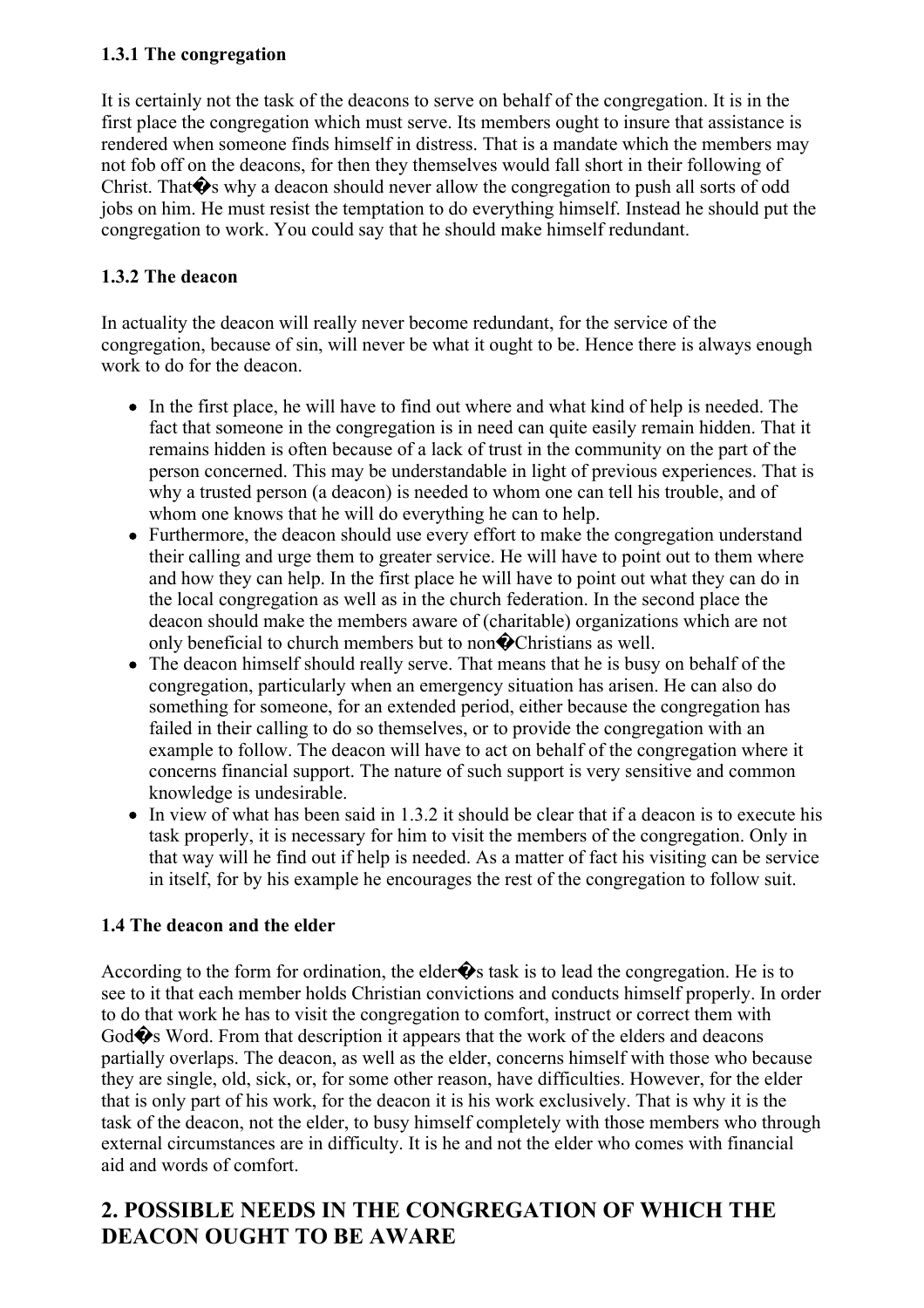The deacon should be continually on the lookout for the needs of the members of the congregation; for situations where possible help or extra attention is needed. Even though the list is really endless,  $\left[ \bigotimes \right]$ ll mention a few practical examples. Let $\bigcirc$ s suppose that:

### **2.1 Someone is a member of the congregation**

That gives rise to questions such as:

- Does he make any efforts to mean something to his fellow church members; in other words, does he visit them, does he do something for them (shopping, odd jobs, babysitting), does he pray for them?
- Does he realize in his money management that he is a steward of God's possessions; does he give a proper percentage to the church, the mission and all kinds of other (charitable) organizations, in and outside the church community?

### **2.2 Someone is elderly.**

That gives rise to questions such as:

- Can he do his house keeping, or does he need some assistance (e.g., with the laundry, shopping, window cleaning, taking out the garbage, odd jobs such as wallpapering)?
- Can he get by financially?
- Does he get many visitors; if not would he appreciate more? Can he come to church, are rides to and from church (when needed) well regulated? If he cannot come to church does he receive a cassette or video recording of the service?
- Can he still read or does he need someone to read to him on a regular basis? Is he interested in large print books or tape recordings from other sources?
- Would he like to go someplace for a visit?

### **2.3 Someone is house-bound because of sickness or handicap**

- Are sufficient technical means available for him to get around at home, or is help from a variety organizations necessary?
- Are there financial problems?
- Is he visited enough or would he like more (at least on a weekly basis)?
- Can he enter into the spirit of church life sufficiently, does he appreciate the cassette recordings of the church services or other events held in the church?
- Does he occasionally need transportation? Would he like to go on holidays or go out for a day or part of it?

### **2.4 Someone is hospitalized or institutionalized**

- Does the person receive visits (in a hospital if possible daily), is any thought given to family members at home?
- Is it possible for family members to visit regularly or is help needed for transportation, babysitting, money?

### **2.5 A mother is ill or suffering from a (near) mental breakdown**

- Is regular assistance with the house keeping a necessity; if yes, how much temporary replacement or other help is needed with certain things (laundry, housecleaning, mending, or babysitting during the day)?
- Does the wife need the opportunity to go out with her husband alone, for a day (or part there of), for a set period?